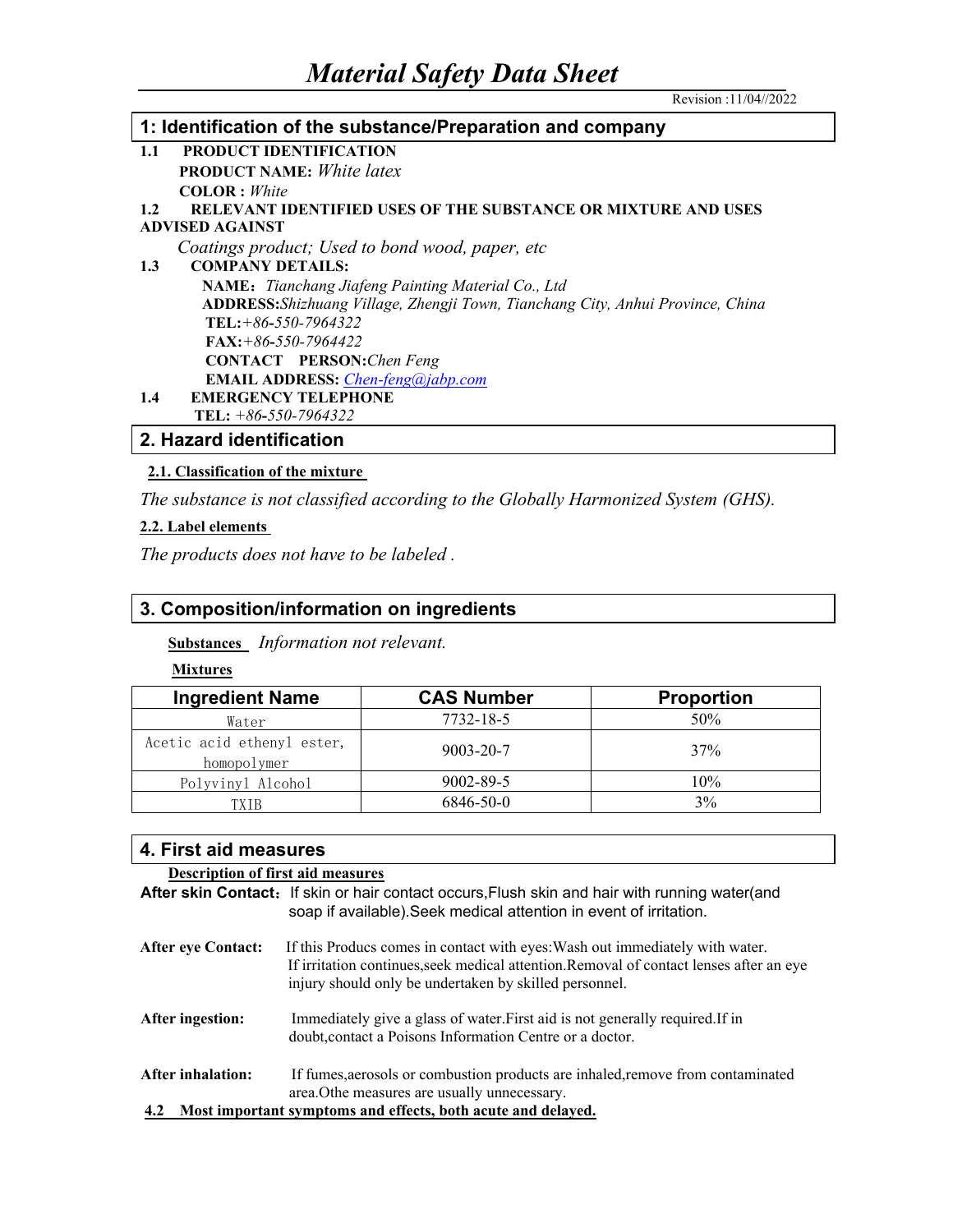# *Material Safety Data Sheet*

Revision :11/04//2022

#### No date available

**4.3. Indication of any immediate medical attention and special treatment needed:**

Information not available.

# **5. Fire fighting Measures**

| 5.1 Suitable                  | These is no restriction on the type of extinguisher which may be         |
|-------------------------------|--------------------------------------------------------------------------|
| <b>Extinguishing Media</b>    | used. Use extinguishing media suitable for surrounding area.             |
| 5.2 Combustion products       | Carbon momoxide (CO) carbon dioxide (CO2) other pyrolysis                |
| and resulting gases           | products typical of burning organic material.                            |
| <b>5.3 Special Protective</b> | Avoid contamination with oxidising agents <i>i.e.nitrates, oxidising</i> |
| Equipment                     | acids, chlorine bleaches, pool chlorine ect. as ignition may result.     |

### **6. Accidental release Measures**

| <b>6.1 Personal Protection</b>         | Clean up waste regularly and abnormal spills. Avoid breathing dust<br>and contact with skin and eyes. Wear protective<br>clothing, gloves, safety glasses and dust respirator. Use dry clean up<br>procedures and avoid generating dust. |
|----------------------------------------|------------------------------------------------------------------------------------------------------------------------------------------------------------------------------------------------------------------------------------------|
| 6.2 Environmental<br><b>Protection</b> | Not applicable                                                                                                                                                                                                                           |
| 6.3Methods for<br>cleaning up          | Not applicable                                                                                                                                                                                                                           |
| 6.4 Reference to other<br>sections     | Any information on personal protection and disposal is given in<br>sections 8 and 13.                                                                                                                                                    |

# **7. Handling and storage**

| <b>7.1 Handling Precautions</b> | Store in cool, dry place in tightly closed receptacles. Keep ignition<br>source away – Do not smoke. |
|---------------------------------|------------------------------------------------------------------------------------------------------|
| <b>7.2Storage Precautions</b>   | Store in a cool location. Store away from flammable substances.                                      |
| 7.3 Specific end use(s)         | Information not available.                                                                           |

### **8. Exposure controls/personal protection**

| 8.1 Respiration   | Not required. |
|-------------------|---------------|
| <b>Protection</b> |               |

**8.2Hand Protection** The glove material has to be impermeable and resistant to the products/the substance/the preparation. Due to missing test no recommendation to the glove material can be given for the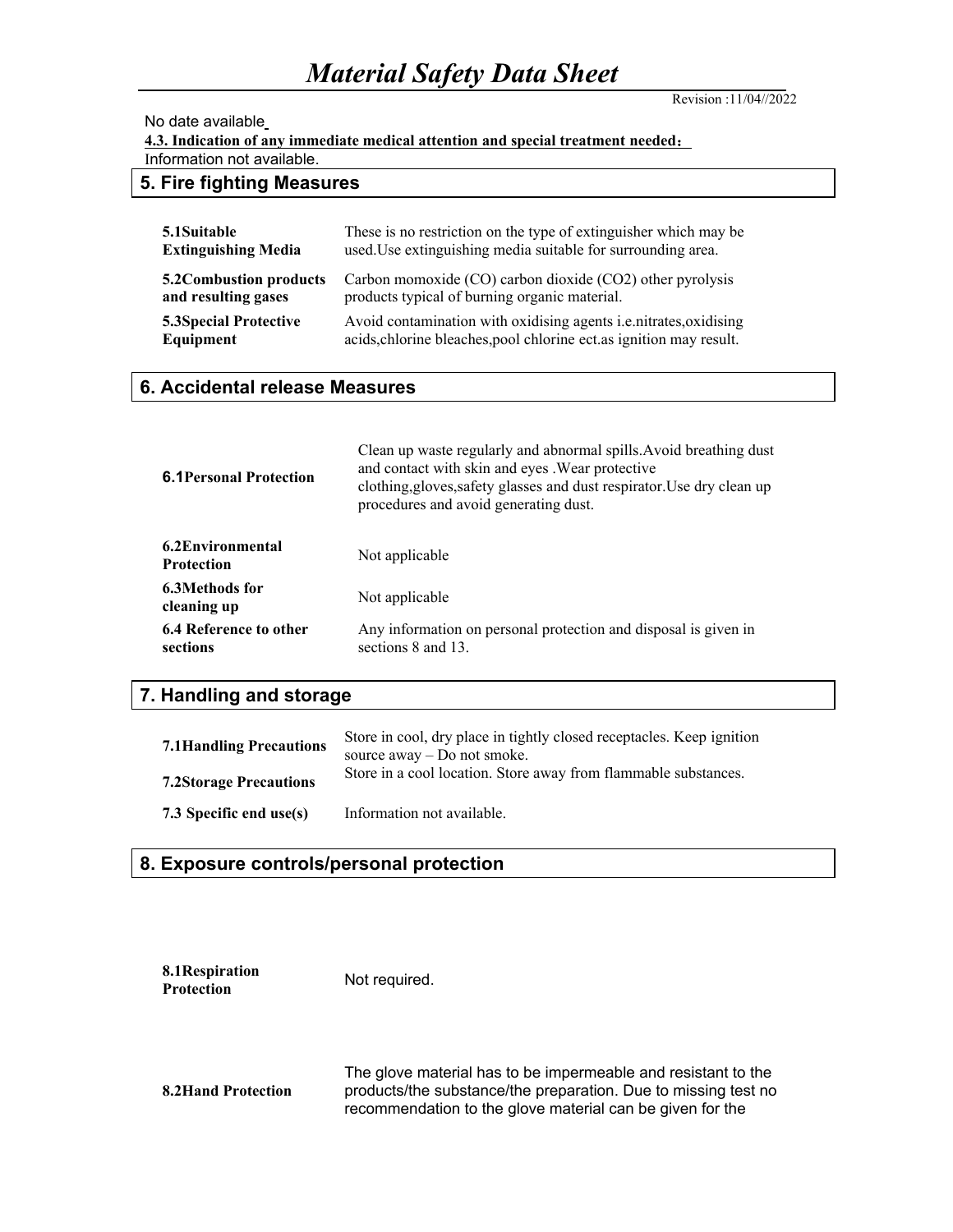# *Material Safety Data Sheet*

Revision :11/04//2022

product/the preparation/the chemical mixture. Selection of the glove material on consideration of the penetration times, rate of diffusion and the degradation

**8.3Eye Protection** Not required **8.4Skin Protection** Generally the product does not irritate the skin. If skin or hair contact occurs,Flush skin and hair with running water(and soap if available)

### **9. Physical and chemical properties**

| Appearance                            | <b>Sticky Liquid</b> | <b>Auto flammability</b>     | Product is not<br>self igniting.                  |
|---------------------------------------|----------------------|------------------------------|---------------------------------------------------|
| Color                                 | White                | <b>Explosive properties</b>  | Product dose not<br>present en xplosion<br>hazard |
| Odour                                 | Characteristic odor  | <b>Oxidizing properties</b>  | Not available                                     |
| <b>PH</b>                             | $3 - 5$              | Vapor pressure               | Not available                                     |
| <b>Boiling point/boiling</b><br>range | Not available        | <b>Relative density</b>      | 0.9-1.0g/ $cm3$                                   |
| <b>Melting point/melting</b><br>range | Not determined       | Solubility in water          | Yes                                               |
| <b>Flash point</b>                    | Not available        | <b>Partition coefficient</b> | Not available                                     |
| <b>Flammability</b>                   | No                   | <b>Others</b>                | No                                                |

# **10. Stability and reactivity**

| 10.1. Reactivity.                            | There are no particular risks of reaction with other substances in<br>normal conditions of use.      |
|----------------------------------------------|------------------------------------------------------------------------------------------------------|
| 10.2. Chemical stability.                    | The product is stable in normal conditions of use and storage                                        |
| 10.3. Possibility of<br>hazardous reactions. | No hazardous reactions are foreseeable in normal conditions of<br>use and storage.                   |
| 10.4. Conditions to avoid                    | None in particular. However the usual precautions used for<br>chemical products should be respected. |
| 10.5. Incompatible<br>materials              | Information not available.                                                                           |
| 10.6. Hazardous<br>decomposition products    | No                                                                                                   |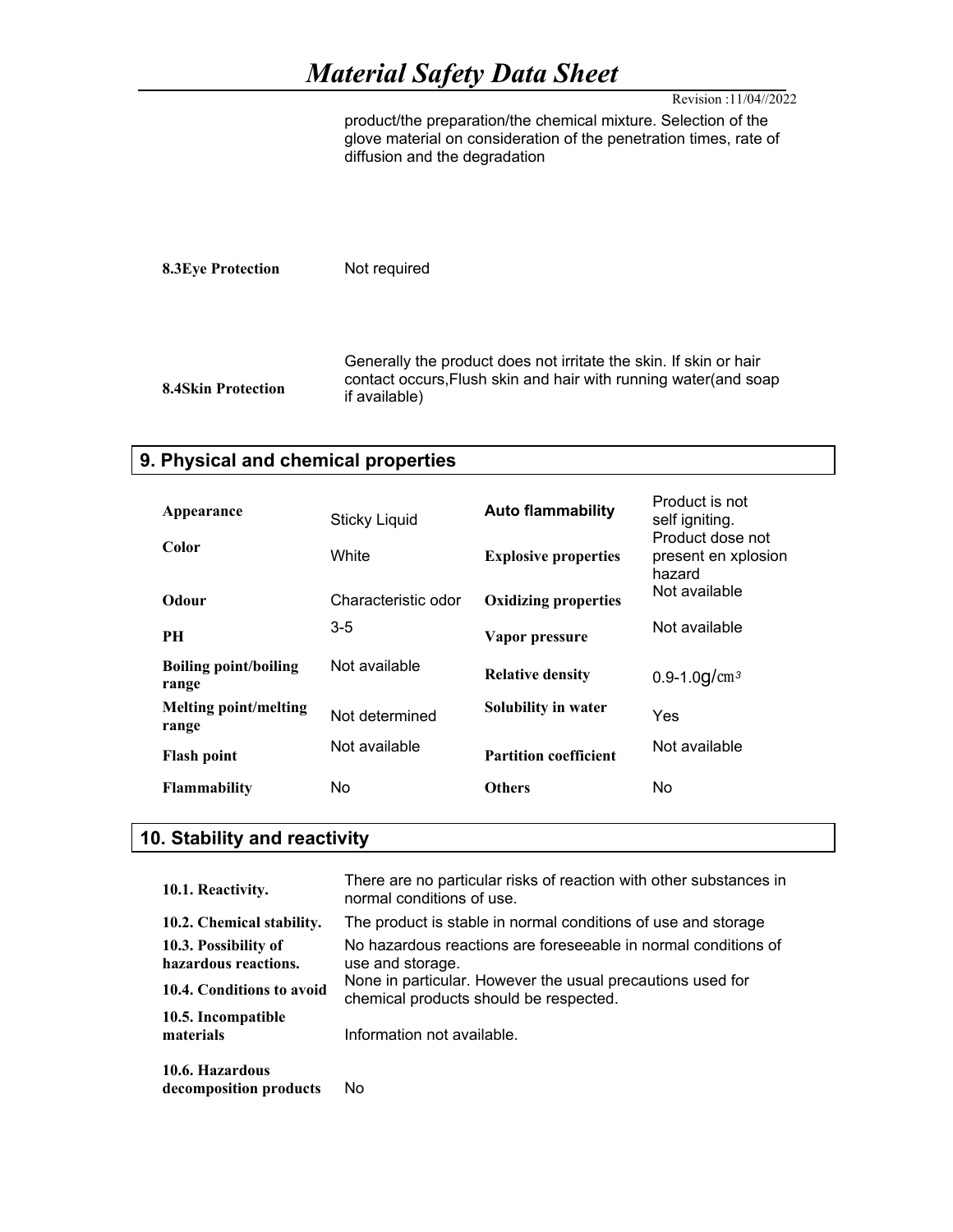Revision :11/04//2022

# **11. Toxicological information**

| 11.1Inhalation       | No significant effects expected from a single short-term<br>exposure.    |
|----------------------|--------------------------------------------------------------------------|
| 11.2Ingestion        | Low ingestion hazard in normal use.                                      |
| <b>Skin contact</b>  | No significant irritation expected from a single short-term<br>exposure. |
| 11.3 Eye contact     | Direct contact may cause temporary redness and discomfort                |
| 11.4 Carcinogenicity | No date available                                                        |
| 11.50ther            | No                                                                       |

### **12. Ecological information**

| 12.1. Toxicity.                        | Information not available                                                         |
|----------------------------------------|-----------------------------------------------------------------------------------|
| 12.2. Persistence and<br>degradability | Information not available                                                         |
| 12.3. Bioaccumulative<br>potential.    | Information not available                                                         |
| 12.4. Mobility in soil                 | Siloxanes are removed from water by sedimentation or binding<br>to sewage sludge. |
| 12.5. Results of PBT and               | On the basis of available data, the product does not contain any                  |
| vPvB assessment                        | PBT or vPvB                                                                       |
| 12.6. Other adverse<br>effects         | Information not available                                                         |

# **13. Disposal considerations**

| 13.1Methods of disposal | Do not allow wash water from cleaning or process equipment to<br>enter drains. |
|-------------------------|--------------------------------------------------------------------------------|
| 13.2Dangers in disposal | Nο                                                                             |

### **14. Transport information**

Transportation Status:Important! Statements below provide additional data on listed Dot classification.

The listed Transportation Classification does not sddress regulatory variations due to changes in package size,mode of shipment or other regulatory descriptors. US Department of Transportation Shipping Name: IMDG NOT REGULATED

| 14.1UN number                  | N٥ |
|--------------------------------|----|
| 14.2UN proper shipping<br>name | N٥ |
| 14.3 Transport hazard          |    |
| class(es)                      | N٥ |